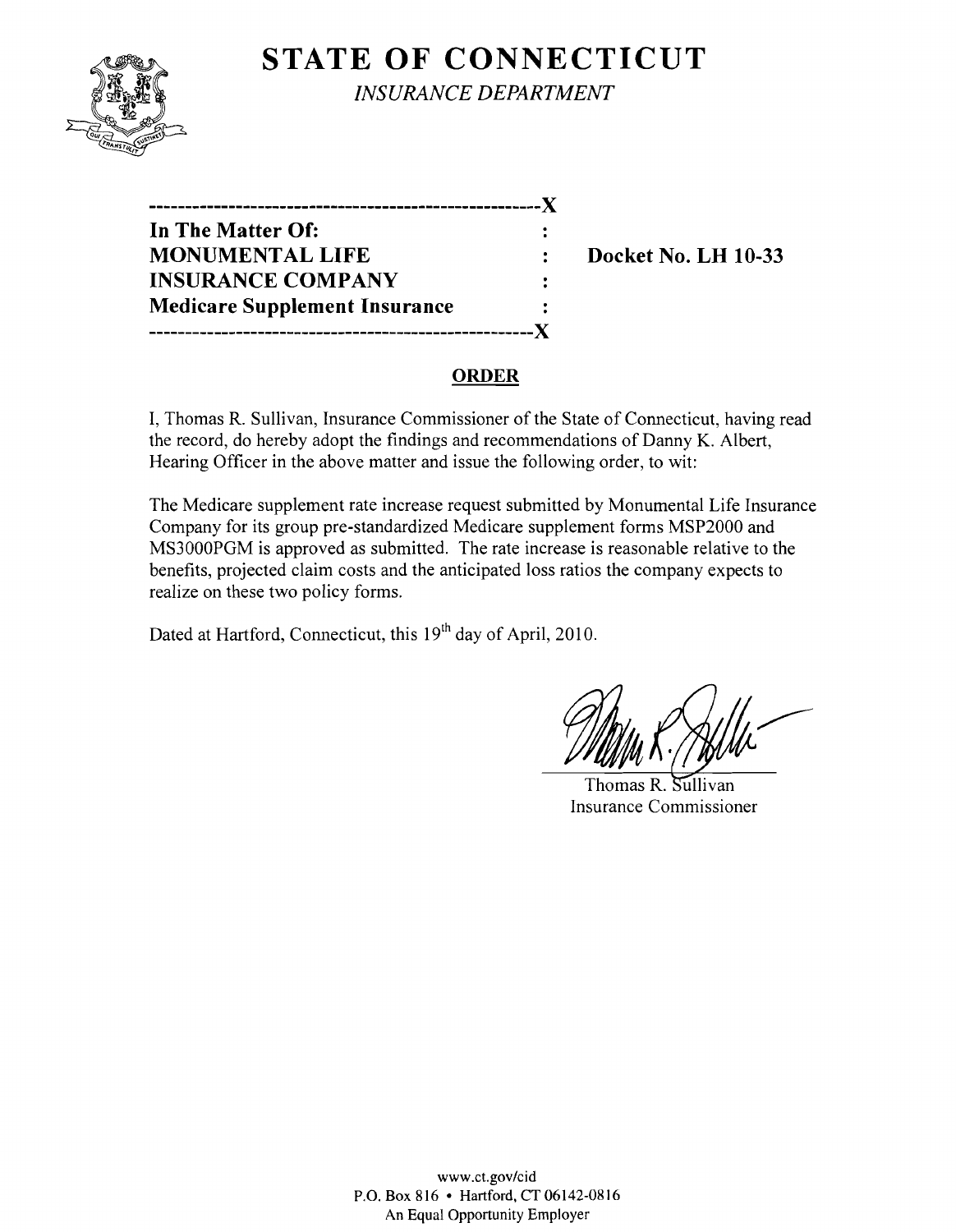

# **STATE OF CONNECTICUT** *INSURANCE DEPARTMENT*

| -------------                        |  |
|--------------------------------------|--|
| In The Matter Of:                    |  |
| <b>MONUMENTAL LIFE</b>               |  |
| <b>INSURANCE COMPANY</b>             |  |
| <b>Medicare Supplement Insurance</b> |  |
|                                      |  |

**Docket No. LH 10-33** 

# **PROPOSED FINAL DECISION**

# 1. **INTRODUCTION**

The Insurance Commissioner of the State of Connecticut is empowered to review rates charged for individual and group Medicare supplement policies sold to any resident of this State who is eligible for Medicare. The source for this regulatory authority is contained in Chapter 700c and Section 38a-495a of the Connecticut General Statutes.

After due notice a hearing was held at the Insurance Department in Hartford on April 8, 2010 to consider whether or not the rate increase requested by Monumental Life Insurance Company on its group pre-standardized Medicare supplement business should be approved.

No members from the general public attended the hearing.

No representatives from Monumental Life Insurance Company attended the hearing.

The hearing was conducted in accordance with the requirements of Section 38a-474, Connecticut General Statutes, the Uniform Administrative Procedures Act, Chapter 54 of the Connecticut General Statutes, and the Insurance Department Rules of Practice, Section 38a-8-l et seq. of the Regulations of Connecticut State Agencies.

A Medicare supplement (or Medigap) policy is a private health insurance policy sold on an individual or group basis which provides benefits that are additional to the benefits provided by Medicare. For many years Medicare supplement policies have been highly regulated under both state and federal law to protect the interests of persons eligible for Medicare who depend on these policies to provide additional coverage for the costs of health care.

Effective December 1, 2005, Connecticut amended its program of standardized Medicare supplement policies in accordance with Section 38a-495a of the Connecticut General Statutes, and Sections 38a-495a-1 through 38a-495a-21 of the Regulations of Connecticut Agencies. This program, which conforms to federal requirements, provides that all insurers offering Medicare supplement policies for sale in the state must offer the basic "core" package of benefits known as Plan A. Insurers may also offer anyone or more of eleven other plans (Plans B through L).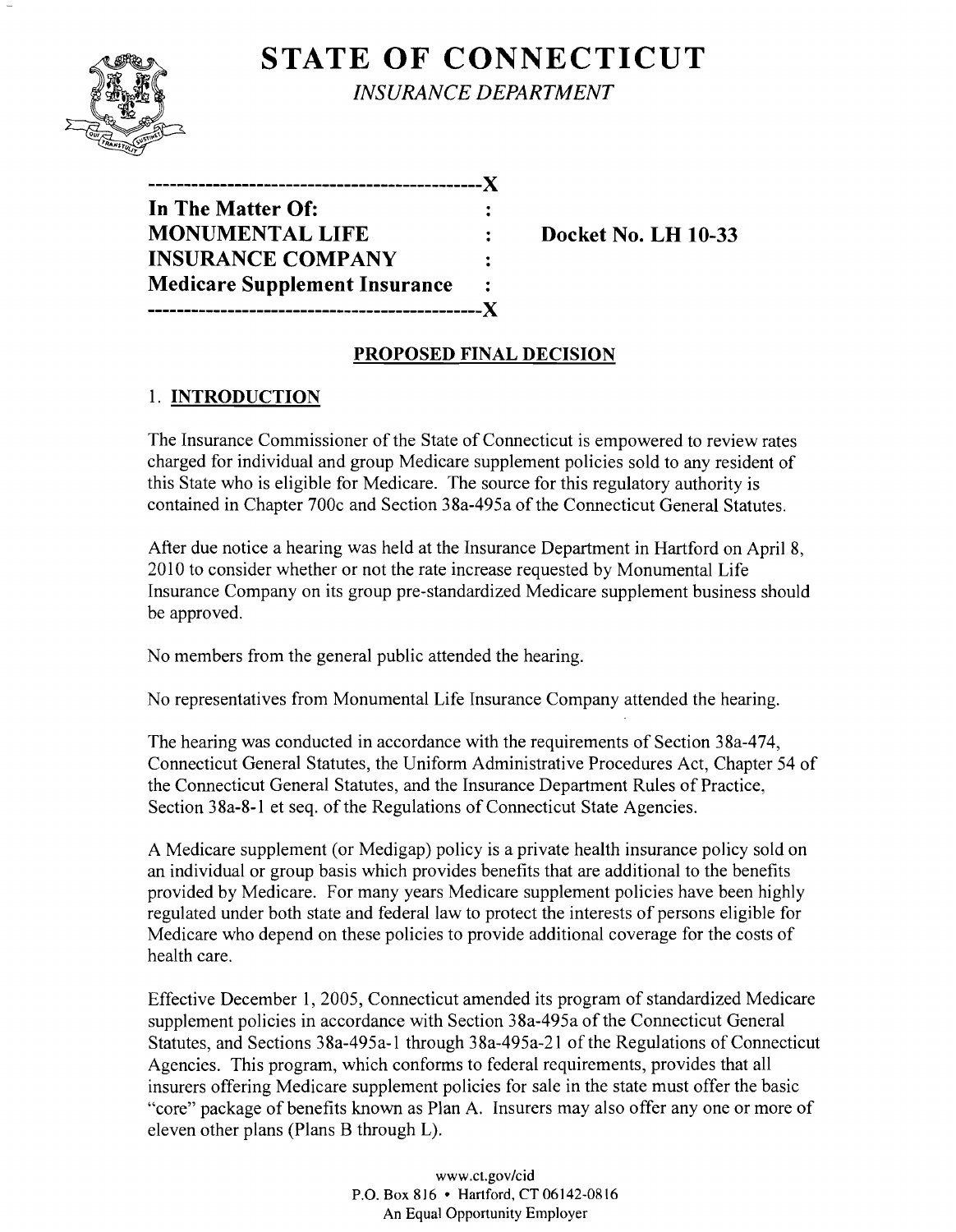Effective January 1,2006, in accordance with Section 38a-495c of the Connecticut General Statutes (as amended by Public Act 05-20) premiums for all Medicare supplement policies in the state must use community rating. Rates for Plans A through L must be computed without regard to age, gender, previous claims history or the medical condition of any person covered by a Medicare supplement policy or certificate.

The statute provides that coverage under Plan A through L may not be denied on the basis of age, gender, previous claims history or the medical condition of any covered person. Insurers may exclude benefits for losses incurred within six months from the effective date of coverage based on a pre-existing condition.

Effective October 1, 1998, carriers that offer Plan B or Plan C must make these plans as well as Plan A, available to all persons eligible for Medicare by reason of disability.

Insurers must also make the necessary arrangements to receive notice of all claims paid by Medicare for their insureds so that supplemental benefits can be computed and paid without requiring insureds to file claim forms for such benefits. This process of direct notice and automatic claims payment is commonly referred to as "piggybacking" or "crossover".

Sections 38a-495 and 38a-522 of the Connecticut General Statutes, and Section 38a-495a-l0 of the Regulations of Connecticut Agencies, state that individual and group Medicare supplement policies must have anticipated loss ratios of 65% and 75%, respectively. Under Sections 38a-495-7 and 38a-495a-l0 of the Regulations of Connecticut Agencies, filings for rate increases must demonstrate that actual and expected losses in relation to premiums meet these standards, and anticipated loss ratios for the entire future period for which the requested premiums are calculated to provide coverage must be expected to equal or exceed the appropriate loss ratio standard.

Section 38a-473 of the Connecticut General Statutes provides that no insurer may incorporate in its rates for Medicare supplement policies factors for expenses that exceed 150% of the average expense ratio for that insurer's entire written premium for all lines of health insurance for the previous calendar year.

### II. **FINDING OF FACT**

After reviewing the exhibits entered into the record of this proceeding, and utilizing the experience, technical competence and specialized knowledge of the Insurance Department, the undersigned makes the following findings of fact:

- 1. Monumental Life Insurance Company has requested a 20% rate increase on its group pre-standardized Medicare supplement policies for forms MSP2000 and MS3000PGM.
- 2. As of 9/30/09 there were 11 policies in-force in Connecticut and 2,107 nationwide.
- 3. The last rate increase approved for these policies was in January of 2009 and resulted in an increase of 10.0%.
- 4. These forms had been mass marketed.